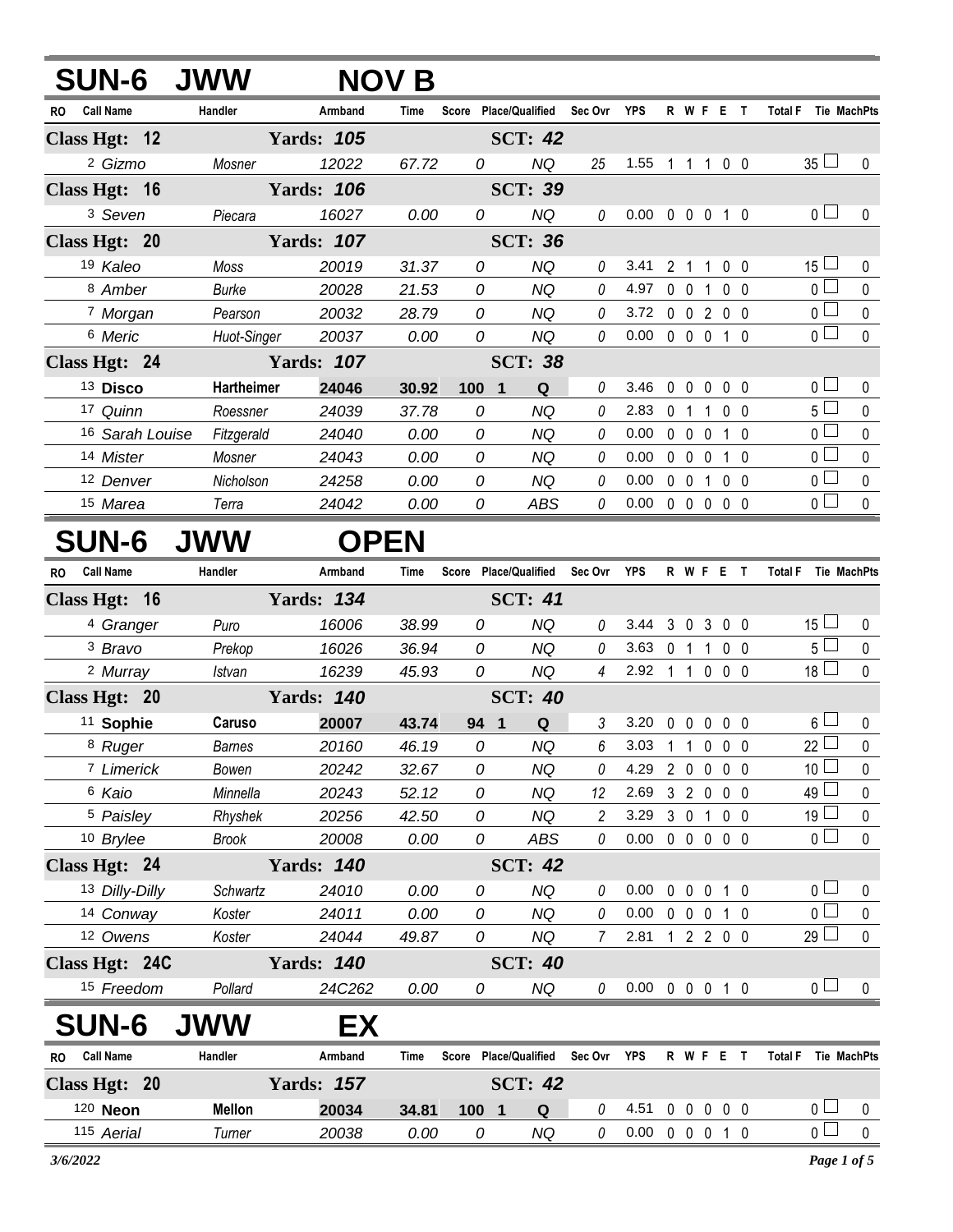| 114 Joules    | Rupp-Hackett  | 20240             | 35.05 | 0 | NQ             | 0 | 4.48 | 2             |   | $\Omega$      | 0 <sub>0</sub> |     | 10 <sup>1</sup> | $\Omega$ |
|---------------|---------------|-------------------|-------|---|----------------|---|------|---------------|---|---------------|----------------|-----|-----------------|----------|
| $113$ Bree    | Meunier       | 20241             | 33.96 | 0 | NQ             | 0 | 4.62 |               |   |               | 0 0            |     | 5 <sub>1</sub>  | $\theta$ |
| 112 Guinness  | Ezzo          | 20246             | 0.00  | 0 | NQ             | 0 | 0.00 | 0             |   |               |                |     | ∩ ∟             | $\Omega$ |
| 111 Niko      | Caruso        | 20248             | 34.38 | 0 | NQ             | 0 | 4.57 | 2             | 3 | $\mathcal{P}$ | 0 0            |     | $25 \Box$       | $\Omega$ |
| 110 Chase     | Keens         | 20251             | 35.03 | 0 | NQ             | 0 | 4.48 | 0             | 2 | 2             | 0 0            |     | 10 <sup>1</sup> | $\Omega$ |
| 108 Merry     | <b>Rimmer</b> | 20255             | 0.00  | 0 | NQ             | 0 | 0.00 | $\Omega$      |   |               |                | - 0 | ∩ —             | $\Omega$ |
| $109$ Bode    | Dutcavich     | 20254             | 0.00  | 0 | ABS            | 0 | 0.00 | $\Omega$      |   |               | 00             |     | ∩∟              | $\Omega$ |
| Class Hgt: 24 |               | <b>Yards: 157</b> |       |   | <b>SCT: 44</b> |   |      |               |   |               |                |     |                 |          |
| 128 Tallulah  | Burke         | 24261             | 47.02 | 0 | NQ             | 3 | 3.34 | $\mathcal{P}$ | 2 | $\Omega$      | 00             |     | $29 \Box$       | $\Omega$ |
| 129 Jupiter   | Schmoyer      | 24260             | 0.00  | 0 | ABS            | 0 | 0.00 | $\Omega$      |   |               | 0 <sub>0</sub> |     | ∩ ∟             | $\Omega$ |

## **SUN-6 JWW MAS**

| RO | <b>Call Name</b>     | Handler          | Armband           | Time  |                  |              | Score Place/Qualified Sec Ovr YPS |          |                |                   |                | R W F E T                |                |          | Total F Tie MachPts   |              |
|----|----------------------|------------------|-------------------|-------|------------------|--------------|-----------------------------------|----------|----------------|-------------------|----------------|--------------------------|----------------|----------|-----------------------|--------------|
|    | Class Hgt: 08        |                  | <b>Yards: 148</b> |       |                  |              | <b>SCT: 49</b>                    |          |                |                   |                |                          |                |          |                       |              |
|    | $10$ Dot             | <b>Rotelle</b>   | 08101             | 26.98 | 1001             |              | Q                                 | 0        | 5.49           | 0                 | $\mathbf 0$    | $\mathbf 0$              | 0 <sub>0</sub> |          | 0 L                   | 22           |
|    | <sup>14</sup> Spirit | <b>Rotelle</b>   | 08099             | 30.67 | 100 <sub>2</sub> |              | Q                                 | $\theta$ | 4.83           | 0                 | 0              | 0                        | $0\quad 0$     |          | $0\perp$              | 18           |
|    | <sup>8</sup> Kitkat  | <b>Borga</b>     | 08102             | 35.81 | 100 3            |              | Q                                 | 0        | 4.13           | 0 0 0 0 0         |                |                          |                |          | $\overline{0}$        | 13           |
|    | <sup>9</sup> Holly   | Cressman         | 08094             | 37.93 | 100 4            |              | $\mathbf Q$                       | 0        | 3.90           | $\mathbf 0$       | $\mathbf 0$    | $\mathbf 0$              | 0 <sub>0</sub> |          | 0 <sub>0</sub>        | 11           |
|    | 19 Dart              | Rotelle          | 08097             | 30.59 | 0                |              | ΝQ                                | 0        | 4.84           | 1                 | $\pmb{0}$      | 0                        | $0\quad 0$     |          | 5 <sub>1</sub>        | 0            |
|    | 6 Bonus              | Rotelle          | 08103             | 43.26 | 0                |              | <b>NQ</b>                         | $\theta$ | 3.42           |                   |                | 1 1 0 0 0                |                |          | 10 $\lfloor$          | $\pmb{0}$    |
|    | 7 Bonnie             | Dare             | 08104             | 39.45 | 0                |              | <b>NQ</b>                         | $\theta$ | 3.75           | $\mathbf 0$       | $\mathbf 0$    | $\mathbf{1}$             | $0\quad 0$     |          | 0 <sub>l</sub>        | $\pmb{0}$    |
|    | <sup>5</sup> Brazen  | Thompson         | 08107             | 62.49 | 0                |              | <b>NQ</b>                         | 13       | 2.37           | $\overline{1}$    |                | $0\quad 0\quad 0\quad 0$ |                |          | 44 $\Box$             | $\mathbf 0$  |
|    | Class Hgt: 12        |                  | <b>Yards: 148</b> |       |                  |              | <b>SCT: 46</b>                    |          |                |                   |                |                          |                |          |                       |              |
|    | <sup>24</sup> Squid  | <b>Dreese</b>    | 12232             | 27.37 | 100 1            |              | Q                                 | 0        | 5.41           | $\mathbf 0$       | 0              | 0                        | 0 <sub>0</sub> |          | 0 L                   | 18           |
|    | 38 Grant             | Puro             | 12110             | 29.98 | 100 2            |              | Q                                 | $\theta$ | 4.94           | $\mathbf 0$       | $\mathbf 0$    | $\mathbf 0$              | $0\quad 0$     |          | 0 <sub>0</sub>        | 16           |
|    | <sup>28</sup> Dodge  | <b>Rotelle</b>   | 12112             | 30.53 | 100              | $\mathbf{3}$ | Q                                 | $\theta$ | 4.85           | $\mathbf 0$       | $\mathbf 0$    | 0                        | $0\quad 0$     |          | 0 <sub>l</sub>        | 15           |
|    | 26 Ditto             | Prekop           | 12125             | 30.74 | 100 4            |              | Q                                 | 0        | 4.81           |                   |                | 00000                    |                |          | 0 <sub>0</sub>        | 15           |
|    | 32 Liz Lemon         | <b>Striepeck</b> | 12118             | 33.19 | 100              |              | Q                                 | 0        | 4.46           | $\mathbf 0$       | $\mathbf 0$    | $\mathbf 0$              | 0 <sub>0</sub> |          | 0 <sub>0</sub>        | 12           |
|    | 33 <b>Blu</b>        | Dereka           | 12117             | 35.56 | 100              |              | $\mathbf Q$                       | 0        | 4.16           | $\mathbf 0$       | $\mathbf 0$    | $\mathbf 0$              | $0\quad 0$     |          | 0 <sub>0</sub>        | 10           |
|    | 22 Gromit            | <b>Esherick</b>  | 12129             | 45.28 | 100              |              | Q                                 | 0        | 3.27           | $0\quad 0$        |                | $\mathbf 0$              | $0\quad 0$     |          | $0-$                  | $\pmb{0}$    |
|    | 37 Hope              | Coe              | 12111             | 35.68 | 0                |              | <b>NQ</b>                         | 0        | 4.15           | 1                 | $\mathbf{1}$   | $\mathbf 1$              | 0 <sub>0</sub> |          | 10                    | 0            |
|    | 34 Bowen             | Morgan           | 12114             | 40.05 | 0                |              | ΝQ                                | 0        | 3.70           | 1                 | 1              | 0                        | 0 <sub>0</sub> |          | 10                    | $\mathbf 0$  |
|    | 35 Spice             | Esherick         | 12116             | 37.10 | 0                |              | <b>NQ</b>                         | 0        | 3.99           | $\mathbf{1}$      | $\overline{1}$ | $\mathbf{1}$             | 0 <sub>0</sub> |          | 10 <sup>2</sup>       | $\pmb{0}$    |
|    | 36 Scotty            | Ezzo             | 12119             | 0.00  | 0                |              | <b>NQ</b>                         | 0        | 0.00           | $\mathbf 0$       | $\mathbf 0$    | 0                        | $\mathbf 1$    | $\Omega$ | $\overline{0}$ $\Box$ | $\pmb{0}$    |
|    | 31 Ruckus            | Summersgill      | 12120             | 28.94 | 0                |              | ΝQ                                | $\theta$ | 5.11           | 1                 | $\overline{1}$ | $\mathbf{1}$             | $0\quad 0$     |          | 10 <sup>1</sup>       | 0            |
|    | 30 Shameless         | Johnson          | 12121             | 34.39 | 0                |              | <b>NQ</b>                         | 0        | 4.30           |                   |                | 2 2 2 0 0                |                |          | 20                    | 0            |
|    | <sup>27</sup> Roger  | Fitzgerald       | 12124             | 51.23 | 0                |              | <b>NQ</b>                         | 5        | 2.89           | 3 <sub>1</sub>    |                | $\mathbf{1}$             | 0 <sub>0</sub> |          | 35                    | 0            |
|    | $25$ Joy             | Stoddard         | 12126             | 26.65 | 0                |              | ΝQ                                | 0        | 5.55           | $\pmb{0}$         | $\mathbf 0$    | $\overline{1}$           | 0 <sub>0</sub> |          | 0 <sup>1</sup>        | $\pmb{0}$    |
|    | 23 Beau              | Preston          | 12128             | 37.94 | 0                |              | <b>NQ</b>                         | 0        | 3.90           | 1                 | $\overline{1}$ | $\mathbf 0$              | $0\quad 0$     |          | 10 <sup>1</sup>       | $\pmb{0}$    |
|    | 39 Dutch             | Rotelle          | 12235             | 0.00  | 0                |              | <b>NQ</b>                         | 0        | 0.00           | $0\quad 0\quad 0$ |                |                          | $1\quad0$      |          | 0 <sub>0</sub>        | $\pmb{0}$    |
|    | <sup>29</sup> Eddie  | Gurney           | 12122             | 0.00  | 0                |              | <b>ABS</b>                        | 0        | 0.00           |                   |                | $0\;0\;0\;0\;0$          |                |          | $\overline{0}$        | $\mathbf{0}$ |
|    | Class Hgt: 16        |                  | <b>Yards: 153</b> |       |                  |              | <b>SCT: 44</b>                    |          |                |                   |                |                          |                |          |                       |              |
|    | 56 SnapShot          | Johnson          | 16132             | 27.30 | 100 1            |              | Q                                 | 0        | 5.60           | $\mathbf 0$       | $\mathbf 0$    | $\mathbf 0$              | 0 <sub>0</sub> |          | 0 <sup>1</sup>        | 16           |
|    | 47 Mysti             | <b>Turner</b>    | 16148             | 27.53 | 100 2            |              | Q                                 | 0        | 5.56           | $\mathbf 0$       | $\mathbf 0$    | 0                        | $0\quad 0$     |          | $\overline{0}$        | 16           |
|    | 44 Ive               | <b>Buchma</b>    | 16153             | 27.91 | 100              | 3            | $\mathbf Q$                       | 0        | 5.48           | $\mathbf{0}$      | $\mathbf{0}$   | 0                        | 0 <sub>0</sub> |          | 0 <sub>0</sub>        | 16           |
|    | 45 Sparkle           | Moss             | 16139             | 28.71 | 100 4            |              | Q                                 | 0        | 5.33 0 0 0 0 0 |                   |                |                          |                |          | 0 <sub>0</sub>        | 15           |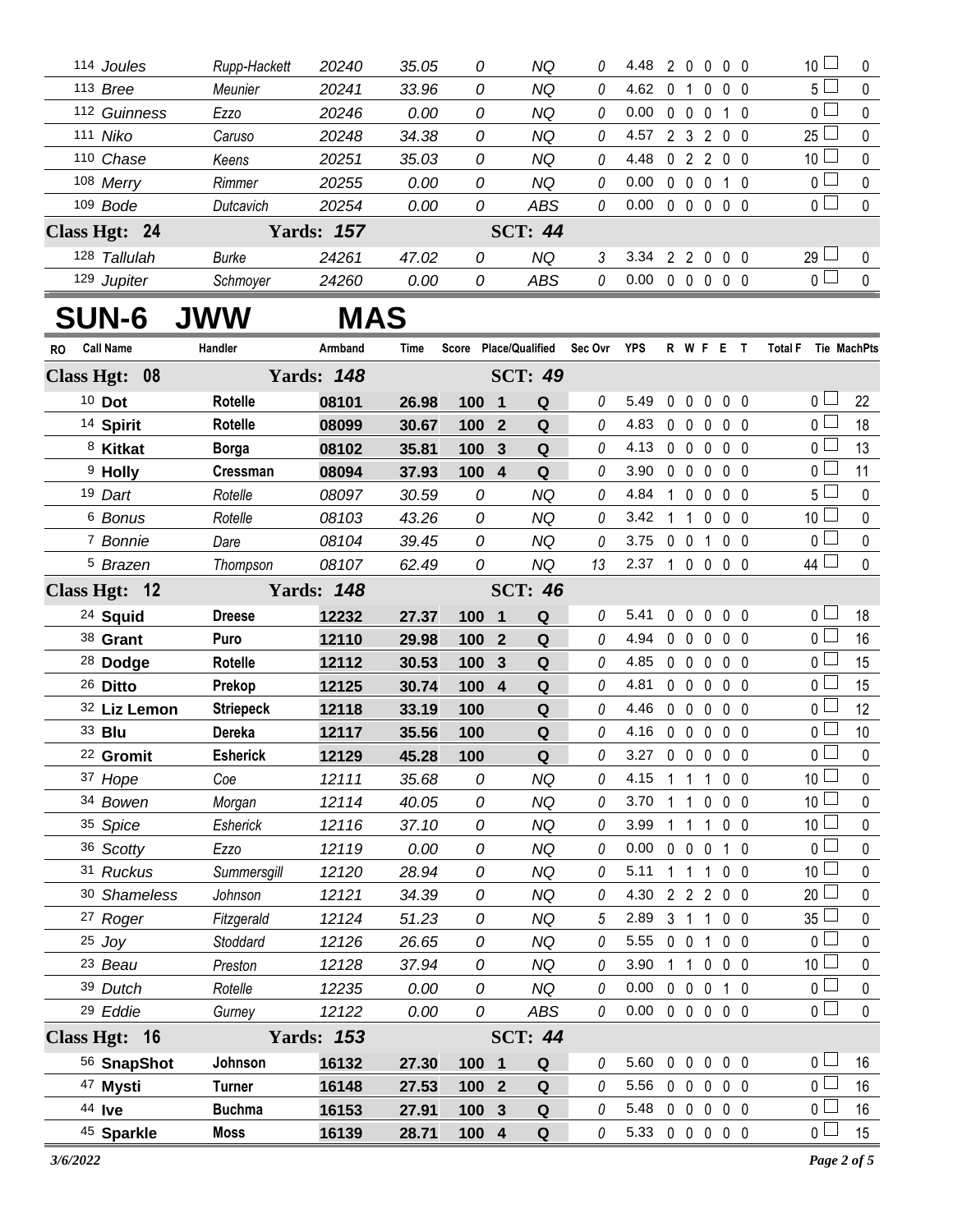| 50 Kip           | <b>Fronheiser</b> | 16142             | 29.76 | 100 |                | ${\bf Q}$      | 0              | 5.14                       | $\mathbf{0}$   | 0                 | $\bf{0}$          | 0 <sub>0</sub> |     | 0 L                               | 14             |
|------------------|-------------------|-------------------|-------|-----|----------------|----------------|----------------|----------------------------|----------------|-------------------|-------------------|----------------|-----|-----------------------------------|----------------|
| 58 Isabel        | <b>Sutch</b>      | 16130             | 36.41 | 100 |                | Q              | 0              | 4.20                       | 0              | $\mathbf 0$       | 0                 | $0\quad 0$     |     | $\overline{0}$                    | $\overline{7}$ |
| 57 Lola          | Moss              | 16131             | 39.28 | 0   |                | <b>NQ</b>      | 0              | 3.90                       | $\mathbf 0$    | $\overline{1}$    | $\mathbf 0$       | 0 <sub>0</sub> |     | 5 <sup>1</sup>                    | $\mathbf 0$    |
| 55 Rhys          | Midura            | 16133             | 26.99 | 0   |                | <b>NQ</b>      | 0              | 5.67                       | $\mathbf 0$    | $\overline{1}$    | $\overline{2}$    | 0 <sub>0</sub> |     | $5\Box$                           | $\mathbf 0$    |
| 54 Silk          | Esherick          | 16135             | 42.03 | 0   |                | <b>NQ</b>      | 0              | 3.64                       | 0              | $\overline{1}$    | $\mathbf{0}$      | 0 <sub>0</sub> |     | $5\perp$                          | $\mathbf 0$    |
| 53 SuBear        | Borga             | 16138             | 44.33 | 0   |                | <b>NQ</b>      | 0              | 3.45                       | 1              | 1                 | 1                 | $0\quad 0$     |     | $\mathcal{L}^{\mathcal{L}}$<br>10 | $\pmb{0}$      |
| 51 Grover        | Puro              | 16141             | 34.42 | 0   |                | <b>NQ</b>      | 0              | 4.45                       | $\mathbf 0$    | $\overline{1}$    | $\mathbf{0}$      | 0 <sub>0</sub> |     | 5 <sup>5</sup>                    | $\pmb{0}$      |
| 49 E.V.          | Gichner           | 16146             | 25.59 | 0   |                | <b>NQ</b>      | 0              | 5.98                       | $0\quad 0$     |                   | 1                 | $\mathbf 0$    | 0   | 0 <sup>1</sup>                    | $\pmb{0}$      |
| 48 Grady         | Puro              | 16147             | 35.67 | 0   |                | <b>NQ</b>      | 0              | 4.29                       | $\mathbf 0$    | $\overline{0}$    | 1                 | 0 <sub>0</sub> |     | 0 L                               | $\pmb{0}$      |
| 46 Samone        | Eicher            | 16150             | 27.43 | 0   |                | NQ             | 0              | 5.58                       |                | $1\quad1$         | $\mathbf 0$       | 0 <sub>0</sub> |     | 10 <sup>1</sup>                   | $\pmb{0}$      |
| Class Hgt: 20    |                   | <b>Yards: 157</b> |       |     |                | <b>SCT: 42</b> |                |                            |                |                   |                   |                |     |                                   |                |
| 83 Cinder        | Mellon            | 20188             | 0.00  | 0   |                | AIS            | 0              | 0.00                       | $\mathbf{0}$   | $\mathbf{0}$      | $\mathbf{0}$      | 0 <sub>0</sub> |     | 0 <sub>0</sub>                    | $\mathbf{0}$   |
| 87 Emma          | Gechter           | 20183             | 27.26 | 100 | $\mathbf{1}$   | ${\bf Q}$      | 0              | 5.76                       | 0              | $\mathbf 0$       | $\mathbf 0$       | 0 <sub>0</sub> |     | $_0$ $\Box$                       | 14             |
| 90 Krakken       | <b>Borga</b>      | 20180             | 27.44 | 100 | $\overline{2}$ | $\mathbf Q$    | 0              | 5.72                       | $\mathbf 0$    | $\mathbf 0$       | 0                 | 0 <sub>0</sub> |     | 0 <sup>1</sup>                    | 14             |
| 75 Hops          | Mellon            | 20202             | 28.69 | 100 | 3              | Q              | 0              | 5.47                       |                | $0\quad 0$        | 0                 | 0 <sub>0</sub> |     | $\overline{0}$                    | 13             |
| 80 Sligo         | Johnston          | 20194             | 28.82 | 100 | $\overline{4}$ | Q              | 0              | 5.45                       | $\mathbf 0$    | $\mathbf 0$       | $\mathbf 0$       | 0 <sub>0</sub> |     | 0 <sub>1</sub>                    | 13             |
| 96 Chick         | <b>Mosner</b>     | 20169             | 31.88 | 100 |                | $\mathbf Q$    | 0              | 4.92                       | $\mathbf 0$    | $\mathbf 0$       | 0                 | 0 <sub>0</sub> |     | 0 <sup>2</sup>                    | 10             |
| 85 Chevy         | <b>Calabrese</b>  | 20185             | 32.47 | 100 |                | $\mathbf Q$    | 0              | 4.84                       |                | $0\quad 0$        | $\mathbf 0$       | 0 <sub>0</sub> |     | 0 L                               | 9              |
| 86 Lollipop      | Habich            | 20184             | 32.95 | 100 |                | $\mathbf Q$    | 0              | 4.76                       |                | $0\quad 0$        | $\mathbf 0$       | 0 <sub>0</sub> |     | $\overline{0}$                    | $\overline{9}$ |
| 69 Dozer         | <b>Thompson</b>   | 20204             | 33.53 | 100 |                | Q              | 0              | 4.68                       | $\mathbf{0}$   | $\overline{0}$    | $\mathbf 0$       | 0 <sub>0</sub> |     | $\overline{0}$                    | 8              |
| 88 Kipper        | Carson            | 20182             | 35.05 | 100 |                | $\mathbf Q$    | 0              | 4.48                       | $\mathbf 0$    | $\overline{0}$    | 0                 | 0 <sub>0</sub> |     | $\overline{0}$                    | $6\phantom{a}$ |
| 91 T Rex         | <b>Masters</b>    | 20179             | 35.87 | 100 |                | Q              | 0              | 4.38                       |                | $0\quad 0$        | $\mathbf 0$       | 0 <sub>0</sub> |     | 0 <sub>l</sub>                    | 6              |
| 71 Lacey         | Quaglietta        | 20247             | 36.44 | 100 |                | Q              | 0              | 4.31                       |                | $0\quad 0$        | $\mathbf 0$       | 0 <sub>0</sub> |     | $\overline{0}$                    | 5              |
| 105 Cooper       | Mellon            | 20157             | 49.47 | 0   |                | <b>NQ</b>      | 7              | 3.17                       | $\mathbf 0$    | $\mathbf{1}$      | $\mathbf 0$       | 0 <sub>0</sub> |     | 26                                | 0              |
| 104 Robbie       | Ezzo              | 20159             | 35.01 | 0   |                | <b>NQ</b>      | 0              | 4.48                       | 1              | $\overline{0}$    | 1                 | $\mathbf 0$    | - 0 | 5 <sup>1</sup>                    | $\pmb{0}$      |
| 103 Nitro        | Chernack          | 20161             | 35.96 | 0   |                | <b>NQ</b>      | 0              | 4.37                       | 0 <sub>1</sub> |                   | 1                 | 0 <sub>0</sub> |     | 5 <sup>1</sup>                    | $\pmb{0}$      |
| 102 Ruby-do      | Eicher            | 20162             | 44.37 | 0   |                | <b>NQ</b>      | $\overline{c}$ | 3.54                       | $\mathbf{1}$   | $\mathbf 0$       | $\mathbf{0}$      | 0 <sub>0</sub> |     | ∟<br>11                           | $\mathbf 0$    |
| 101 Mac          | Budzynski         | 20163             | 42.65 | 0   |                | <b>NQ</b>      | 0              | 3.68                       | 2 <sub>1</sub> |                   | 1                 | 0 <sub>0</sub> |     | 15                                | $\pmb{0}$      |
| 99 Finnick       | Heck              | 20165             | 25.43 | 0   |                | <b>NQ</b>      | 0              | 6.17                       |                | $1\quad 0$        | $\mathbf 0$       | $0\quad 0$     |     | $5\Box$                           | $\pmb{0}$      |
| 98 Clooney       | Johnston          | 20167             | 35.31 | 0   |                | NQ             | 0              | 4.45 0 1 0 0 0             |                |                   |                   |                |     | 5                                 | $\Omega$       |
| 97 Dare          | Salerno           | 20168             | 0.00  | 0   |                | NQ             | 0              | $0.00\,$                   |                |                   | 0 0 0 1 0         |                |     | $\overline{0}$                    | $\mathbf 0$    |
| 95 Blake         | Murdock           | 20171             | 29.04 | 0   |                | NQ             | 0              | 5.41                       | 0 <sub>1</sub> |                   | 0                 | $0\quad 0$     |     | 5 <sup>1</sup>                    | $\mathbf{0}$   |
| 94 Tiki          | Ely               | 20173             | 0.00  | 0   |                | NQ             | 0              | 0.00                       |                | $0\quad 0$        | 0                 | $1\quad0$      |     | 0 <sup>1</sup>                    | $\mathbf 0$    |
| 93 Champ         | Marden            | 20174             | 37.07 | 0   |                | NQ             | 0              | 4.24                       |                | 11                | $0\quad0\quad0$   |                |     | 10 <sup>1</sup>                   | $\mathbf 0$    |
| 92 Tessa         | Turner            | 20177             | 30.76 | 0   |                | NQ             | 0              | 5.10                       |                | 0 <sub>1</sub>    | $0\quad 0\quad 0$ |                |     | 5 <sub>1</sub>                    | $\pmb{0}$      |
| 84 Dazzle        | Moss              | 20187             | 26.17 | 0   |                | <b>NQ</b>      | 0              | 6.00                       |                |                   | 0 0 2 0 0         |                |     | 0 l                               | $\mathbf 0$    |
| 82 Dan           | Ezzo              | 20189             | 0.00  | 0   |                | NQ             | 0              | 0.00                       |                | $0\quad 0$        | $\mathbf 0$       | $1\quad 0$     |     | 0 <sup>1</sup>                    | $\pmb{0}$      |
| 81 Declan        | Minnella          | 20190             | 41.35 | 0   |                | NQ             | 0              | 3.80                       |                |                   | 1 2 4 0 0         |                |     | 15                                | $\mathbf{0}$   |
| 78 Ruby          | Merkel            | 20199             | 41.01 | 0   |                | NQ             | 0              | 3.83                       | 1.             | 2 <sub>1</sub>    |                   | $0\quad 0$     |     | 15 <sup>1</sup>                   | $\pmb{0}$      |
| 77 Edge          | Fillips           | 20200             | 27.91 | 0   |                | NQ             | 0              | 5.63                       | $\mathbf{1}$   | 0 <sub>1</sub>    |                   | $0\quad 0$     |     | $5\phantom{.0}$                   | 0              |
| 76 Sam           | MacLeod           | 20201             | 28.89 | 0   |                | NQ             | 0              | 5.43                       | 1              | 1                 | 4 0 0             |                |     | 10 <sup>1</sup>                   | $\pmb{0}$      |
| 74 Flirt         | Nally             | 20203             | 39.10 | 0   |                | NQ             | 0              | 4.02                       |                | $2\quad0$         | 1                 | $0\quad 0$     |     | 10 l                              | $\mathbf{0}$   |
| 73 Cherry        | Moss              | 20205             | 26.65 | 0   |                | NQ             | 0              | 5.89                       |                | $0 \t0 \t3$       |                   | $0\quad 0$     |     | 0 <sub>1</sub>                    | $\pmb{0}$      |
| 72 Indiana Bones | Rooney            | 20245             | 39.54 | 0   |                | <b>NQ</b>      | 0              | 3.97                       |                | 0 <sub>1</sub>    | 1                 | $0\quad 0$     |     | 5 <sup>1</sup>                    | 0              |
| 70 Jake          | Densten           | 20253             | 0.00  | 0   |                | <b>NQ</b>      | 0              | 0.00                       |                | $0\quad 0\quad 0$ |                   | $1\quad 0$     |     | 0 <sub>0</sub>                    | $\pmb{0}$      |
| 107 Mattie       | Gereg             | 20154             | 0.00  | 0   |                | ABS            | 0              | $0.00 \t0 \t0 \t0 \t0 \t0$ |                |                   |                   |                |     | 0 <sub>0</sub>                    | $\mathbf 0$    |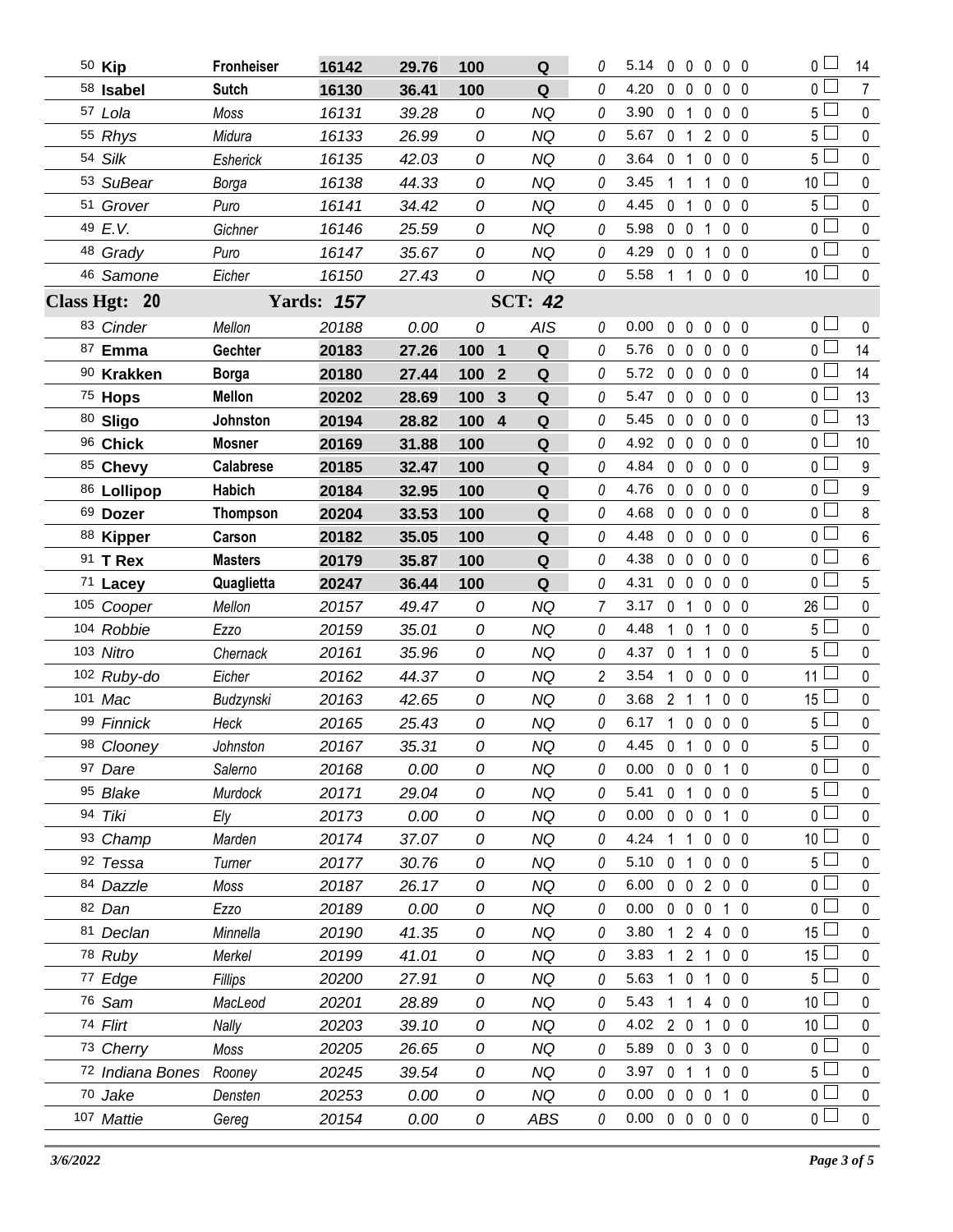| 119 Athena                            | Eicher                           | 20230                      | 0.00           | 0              | NQ                                | 0               | $0.00 \t0 \t0 \t0 \t1 \t0$ |             |                        |                   |                | 0 <sub>0</sub>                    | $\mathbf{0}$ |
|---------------------------------------|----------------------------------|----------------------------|----------------|----------------|-----------------------------------|-----------------|----------------------------|-------------|------------------------|-------------------|----------------|-----------------------------------|--------------|
| Class Hgt: 20                         |                                  | <b>Yards: 157</b>          |                |                | <b>SCT: 49</b>                    |                 |                            |             |                        |                   |                |                                   |              |
| 68 Daisy                              | Oliveira                         | 16224                      | 44.57          | 0              | <b>NQ</b>                         | $\mathcal O$    | 3.52 2 0 0 0 0             |             |                        |                   |                | 10 <sup>1</sup>                   | 0            |
| 67 Pinky                              | Teti                             | 16226                      | 31.02          | 100 1          | Q                                 | 0               | 5.06                       | $\mathbf 0$ | $\mathbf 0$            | $\mathbf 0$       | $0\quad 0$     | 0 <sub>1</sub>                    | $\mathbf 0$  |
| Class Hgt: 16                         |                                  | <b>Yards: 157</b>          |                |                | <b>SCT: 47</b>                    |                 |                            |             |                        |                   |                |                                   |              |
| 21 Elliot                             | Cressman                         | 08222                      | 40.88          | 0              | <b>NQ</b>                         | 0               | 3.62 0 0 2 0 0             |             |                        |                   |                | 0 <sub>1</sub>                    | 0            |
| Class Hgt: 08                         |                                  | <b>Yards: 148</b>          |                |                | <b>SCT: 51</b>                    |                 |                            |             |                        |                   |                |                                   |              |
| RO Call Name                          | Handler                          | Armband                    | Time           |                | Score Place/Qualified             | Sec Ovr YPS     |                            |             |                        | R W F E T         |                | Total F Tie MachPts               |              |
| <b>SUN-6</b>                          | <b>JWW</b>                       | EX P                       |                |                |                                   |                 |                            |             |                        |                   |                |                                   |              |
| <sup>1</sup> Penny                    | Harper                           | 12223                      | 0.00           | 0              | NQ                                | 0               | $0.00 \t0 \t0 \t0 \t1 \t0$ |             |                        |                   |                | 0 <sub>0</sub>                    | $\mathbf 0$  |
| Class Hgt: 12                         |                                  | <b>Yards: 134</b>          |                |                | <b>SCT: 46</b>                    |                 |                            |             |                        |                   |                |                                   |              |
| <b>Call Name</b><br>RO                | Handler                          | Armband                    | Time           |                | Score Place/Qualified Sec Ovr YPS |                 |                            |             |                        | R W F E T         |                | Total F Tie MachPts               |              |
| <b>SUN-6</b>                          | <b>JWW</b>                       |                            | <b>OPEN P</b>  |                |                                   |                 |                            |             |                        |                   |                |                                   |              |
| 10 MoMo                               | Roessner                         | 20018                      | 48.67          | 0              | <b>NQ</b>                         | $5\overline{)}$ | 2.20                       | 1 0 1       |                        |                   | $0\quad 0$     | 10 <sup>1</sup>                   | $\mathbf 0$  |
| 11 Cody                               | Reinhard                         | 20017                      | 23.61          | 100 1          | $\mathbf Q$                       | 0               | 4.53                       | 0           | $\mathbf 0$            | $\mathbf 0$       | 0 <sub>0</sub> | 0 <sub>0</sub>                    | 0            |
| Class Hgt: 20                         |                                  | <b>Yards: 107</b>          |                |                | <b>SCT: 43</b>                    |                 |                            |             |                        |                   |                |                                   |              |
| 4 Toby                                | Gibison                          | 16016                      | 0.00           | 0              | <b>ABS</b>                        | $\mathcal O$    | 0.00                       |             |                        | 00000             |                | $\overline{0}$                    | $\mathbf{0}$ |
| <sup>5</sup> Ben                      | Greenway                         | 16015                      | 23.98          | 0              | <b>NQ</b>                         | 0               | 4.46                       |             | $0\quad 0$             | $\overline{1}$    | $0\quad 0$     | 0 <sub>0</sub>                    | 0            |
| <sup>1</sup> Sowerby<br>Class Hgt: 16 | Tatarowicz                       | 08013<br><b>Yards: 107</b> | 0.00           |                | <b>NQ</b><br><b>SCT: 41</b>       |                 |                            |             |                        |                   |                |                                   |              |
| Class Hgt: 08                         |                                  | <b>Yards: 105</b>          |                | 0              | <b>SCT: 47</b>                    | 0               | 0.00                       |             |                        | 0 0 0 1 0         |                | 0 <sub>l</sub>                    | $\mathbf 0$  |
| <b>Call Name</b><br>RO                | Handler                          | Armband                    | Time           |                | Score Place/Qualified Sec Ovr YPS |                 |                            |             |                        | R W F E T         |                | Total F Tie MachPts               |              |
| <b>SUN-6</b>                          | <b>JWW</b>                       |                            | <b>NOV P</b>   |                |                                   |                 |                            |             |                        |                   |                |                                   |              |
|                                       | Keens                            | 24C220                     | 26.68          | 0              | <b>NQ</b>                         | $\theta$        | 5.88                       |             |                        | 1 1 1 0 0         |                |                                   | $\pmb{0}$    |
| 132 Believe<br>131 Titan              | Rainer                           | 24C219                     | 0.00           | 0              | NQ                                | 0               | 0.00                       |             | $0\quad 0\quad 0$      |                   | 1 0            | 0 <sub>1</sub><br>10 <sup>1</sup> | 0            |
| Class Hgt: 24C                        |                                  | <b>Yards: 157</b>          |                |                | <b>SCT: 42</b>                    |                 |                            |             |                        |                   |                |                                   |              |
| 122 Tsavo                             | Odgers                           | 24218                      | 38.70          | 0              | <b>NQ</b>                         | 0               | 4.06                       |             |                        | 0 1 0 0 0         |                | 5 <sub>1</sub>                    | $\mathbf 0$  |
| 124 Roxy                              | Knecht                           | 24216                      | 0.00           | 0              | <b>NQ</b>                         | 0               | 0.00                       |             | $0\quad 0\quad 0$      |                   | 1 0            | $\overline{0}$                    | $\pmb{0}$    |
| 123 Gibbs                             | <b>Jersey</b>                    | 24217                      | 43.53          | 100            | Q                                 | 0               | 3.61                       |             | $0\quad 0\quad 0$      |                   | $0\quad 0$     | 0 l                               | 0            |
| 121 Dublin                            | <b>McIlhenny</b>                 | 24215                      | 38.99          | 100            | $\mathbf Q$                       | 0               | 4.03                       |             |                        | $0\quad 0\quad 0$ | $0\quad 0$     | 0 <sub>0</sub>                    | 5            |
| 127 Kairos                            | <b>Borga</b>                     | 24207                      | 35.91          | 100 4          | Q                                 | 0               | 4.37                       |             | $0\quad 0\quad 0$      |                   | $0\quad 0$     | 0 l                               | 8            |
| 125 Tempo<br>130 Doc                  | <b>Suter</b><br><b>McIlhenny</b> | 24213<br>24209             | 32.47<br>34.51 | 100 2<br>100 3 | Q<br>Q                            | $\theta$<br>0   | 4.84<br>4.55               |             | $0\quad 0\quad 0$      | 00000             | 0 <sub>0</sub> | 0 <sup>2</sup><br>0 <sup>1</sup>  | 11<br>9      |
| 126 Trudy                             | Carberry                         | 24211                      | 30.24          | 100 1          | Q                                 | 0               | 5.19                       |             | $0\quad 0$             | $\mathbf 0$       | $0\quad 0$     | 0 <sub>1</sub>                    | 13           |
| Class Hgt: 24                         |                                  | <b>Yards: 157</b>          |                |                | <b>SCT: 44</b>                    |                 |                            |             |                        |                   |                |                                   |              |
| 79 Skipper                            | Bishop                           | 20196                      | 0.00           | 0              | <b>ABS</b>                        | 0               | 0.00                       |             | $0\quad 0\quad 0$      |                   | 0 <sub>0</sub> | 0 L                               | $\Omega$     |
| 89 Torin                              | <b>Schmitt</b>                   | 20181                      | 0.00           | 0              | <b>ABS</b>                        | 0               | 0.00                       |             |                        | $0\quad 0\quad 0$ | $0\quad 0$     | 0 <sub>1</sub>                    | 0            |
| 100 Josie                             | Kline                            | 20164                      | 0.00           | 0              | <b>ABS</b>                        | 0               | 0.00                       |             | $0\quad 0\quad 0$      |                   | 0 <sub>0</sub> | 0 <sup>1</sup>                    | $\mathbf 0$  |
| 106 Bowie                             | Danielsen                        | 20155                      | 0.00           | 0              | <b>ABS</b>                        | 0               | 0.00                       |             | $0\quad 0\quad 0\quad$ |                   | $0\quad 0$     | $\overline{0}$                    | 0            |